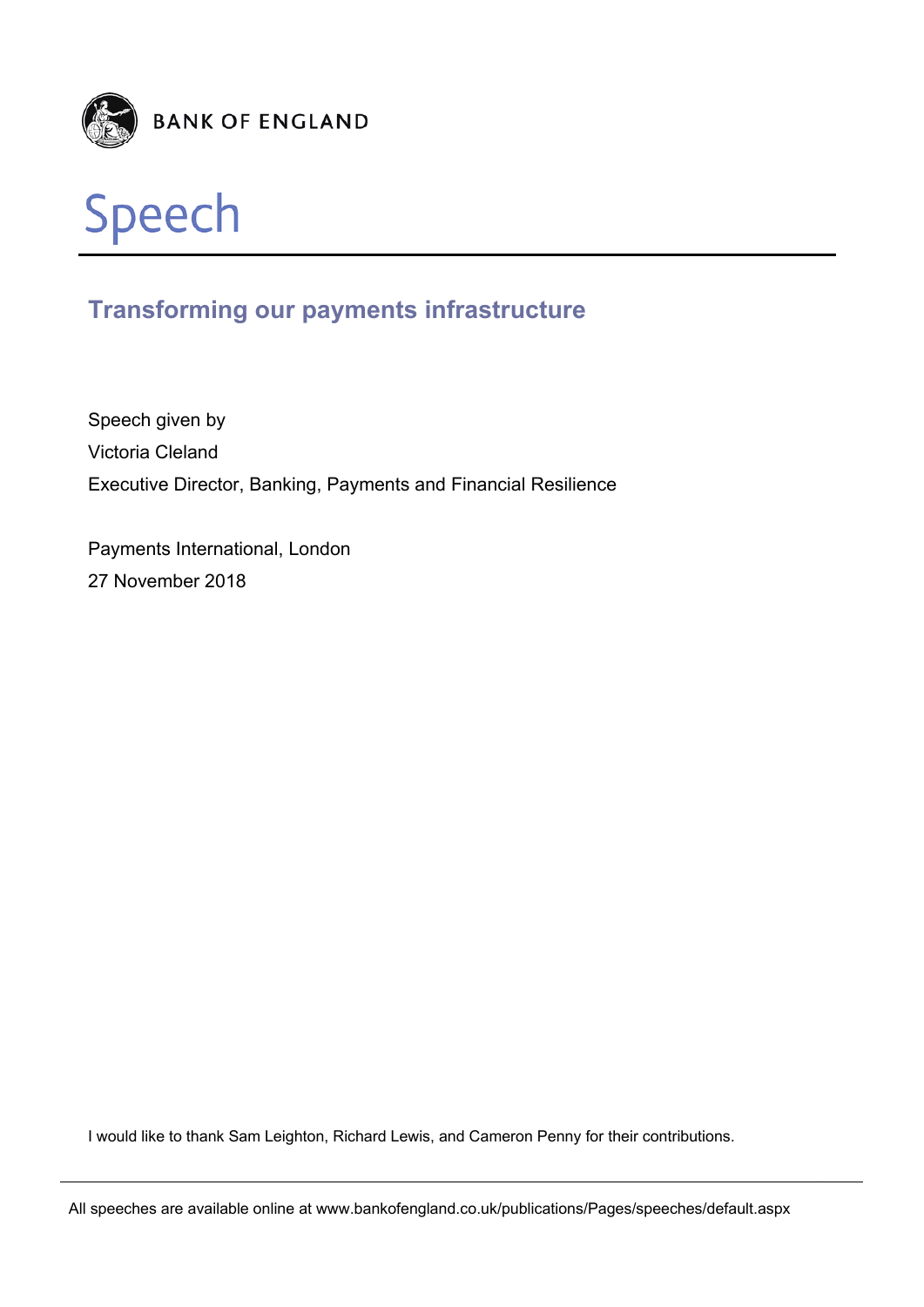## **Transforming our payments infrastructure**

Payments are an essential part of our lives, and of the UK economy. Last year UK payment systems processed more than 26 billion transactions worth over £91 trillion, covering everything from small scale card payments and cash withdrawals to major corporate transactions.

The UK payments landscape has undergone considerable change in recent years. Increased take-up of new types of payment technology in retail and wholesale markets has been facilitated by factors including increased ease of use, the growth in e-commerce, and increased confidence in their reliability and security. Looking to the future, we expect this transformation to continue, driven by incumbents but also the growth of new Fintech firms who will continue to find innovative ways of meeting demand for faster, simpler, cheaper and more flexible payments. This wave of innovation could deliver positive outcomes ranging from better choice for consumers, to improved access to finance for businesses, to lower transaction costs, enhanced resilience and greater capital efficiency.

The Bank of England is actively researching both how technology is changing financial services today (through our Fintech Hub<sup>1</sup>) and how financial services might evolve over the next decade.<sup>2</sup> We are assessing what technological change means for users, businesses, and the financial sector, as well as the risks that this might pose to the Bank's mission. In the context of this rapid change in payments, an area of critical importance to the UK economy, the Bank is undertaking two major initiatives to strengthen core payments architecture, and to enable it to better meet the needs of the industry and the public. These initiatives are closely linked: renewing the RTGS service and bringing the operation of CHAPS into the Bank.

Before I go any further, I will define these two acronyms that might sound unfamiliar, but whose role is crucial to everyone in this room - indeed to everyone in the country.

The RTGS (Real Time Gross Settlement) service is the core payments infrastructure in the UK, providing the ultimate settlement for a number of payment systems and other financial market infrastructures, including retail systems such as Bacs. As part of this, it provides accounts for banks, building societies, and, from very recently, to non-bank payment service providers (PSPs),<sup>3</sup> which use it to settle payment obligations. It is also the platform through which monetary policy decisions to change Bank Rate are implemented. Settlement takes place across the books of the Bank, in central bank money and in real-time. This is efficient, settlement risk free and irrevocable. The Bank has recently commenced a multi-year Renewal Programme of the RTGS service, to enhance resilience and drive innovation.<sup>4</sup>

l

<sup>&</sup>lt;sup>1</sup> https://www.bankofengland.co.uk/research/fintech<br><sup>2</sup> https://www.bankofengland.co.uk/research/future-finance<br><sup>3</sup> https://www.bankofengland.co.uk/news/2018/april/non-bank-psp-access-to-the-payments-system-announcement

See https://www.bankofengland.co.uk/payment-and-settlement/rtgs-renewal-programme and https://www.bankofengland.co.uk/- /media/boe/files/speech/2018/real-time-gross-settlement-rtgs-renewal-enabling-the-next-generation-ofpayments.pdf?la=en&hash=49E47B8951F6FD8D24E6307B36EDAFB7D214B4F5 for further details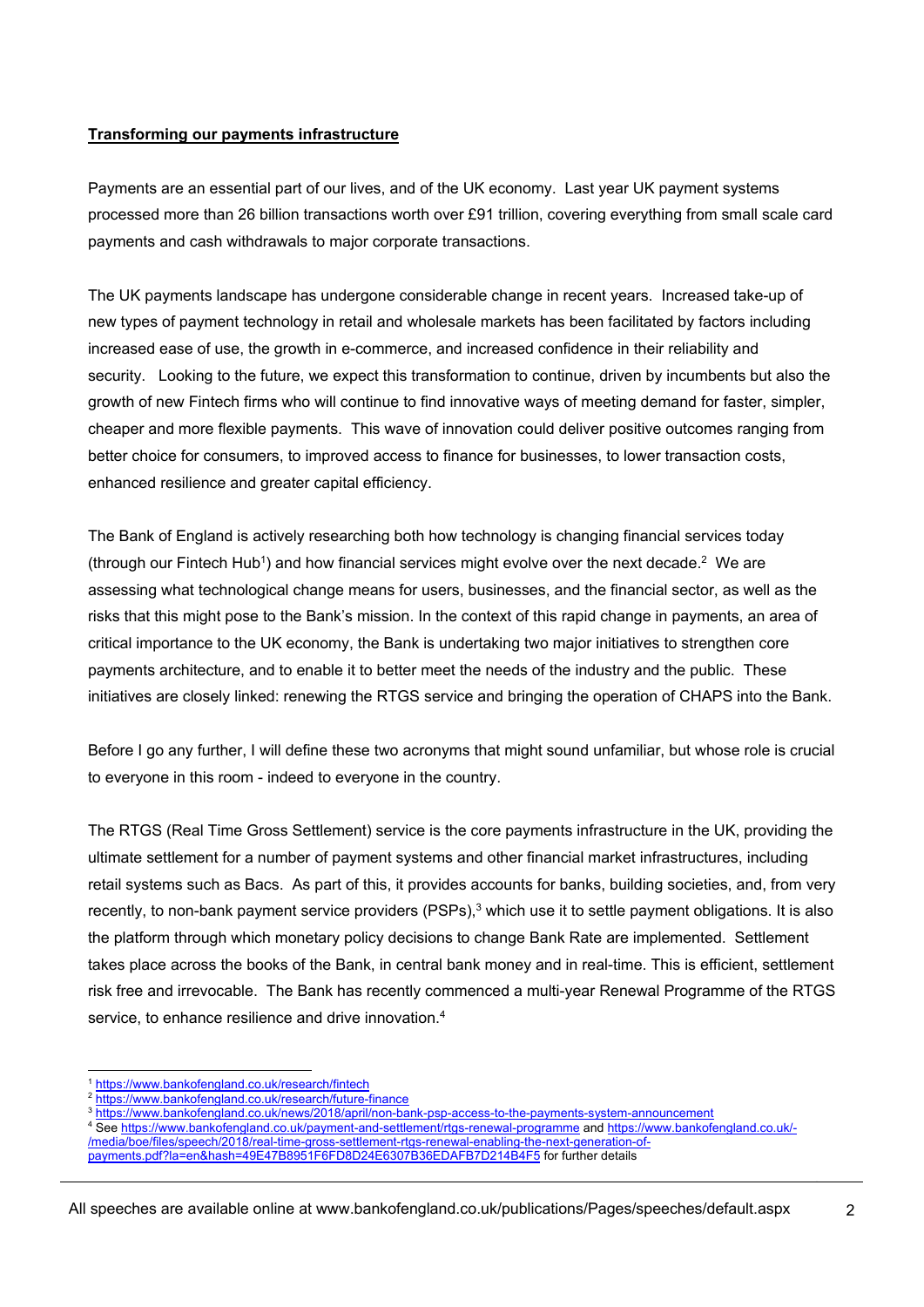CHAPS (Clearing House Automated Payment System) is one of the payment systems which settles over RTGS. It is the UK's high-value payment system, used for wholesale payments and known to many of you for making house purchases, but also for a range of time-sensitive or cross-border corporate payments.

### *Origins and use of CHAPS*

This month marks the first anniversary of the operation of the CHAPS payment scheme being brought into the Bank. But CHAPS is rooted in centuries of payments history. Payments systems in the UK grew out of the 1770s arrangement of clerks meeting at a tavern in the City of London and exchanging paper cheques over lunch. This was more efficient than each clerk walking around the city visiting other banks. By the end of the 19<sup>th</sup> century, around 200 years after the creation of the Bank, the operation of payment systems was formalised, with the establishment of the Bankers' Clearing House, which was owned and controlled by the major retail banks. In 1985 following a series of reviews the Association of Payments Clearing Services (APACS) was created as an umbrella organisation for three clearing companies, including the CHAPS & Town Clearing Company. It had responsibility for the CHAPS system, providing high-value, same-day settlement with a minimum value of £10,000 (equivalent to around £29,000 in today's prices).<sup>5</sup>

Today there is no minimum value, but CHAPS settles around £330 billion every working day, representing 93% of non-cash payments in the UK. Around 40% of CHAPS payments originate from organisations based overseas, reflecting the UK's strong links to the global economy.

### *Bringing CHAPS into the Bank*

When RTGS was established in 1996, it became the settlement infrastructure for CHAPS, increasing financial stability by ensuring the highest value payments were settled real time in central bank money. The CHAPS Co Clearing Company Ltd (CHAPS Co) continued to operate the CHAPS scheme from a member perspective until last year. Bringing CHAPS in-house marked an important milestone in our ongoing work to make CHAPS and RTGS safer, more secure, more accessible, and in line with international best practice.

Until last year, the UK was unusual in that a private sector company (CHAPS Co) was responsible for the governance and rulebook<sup>6</sup> of the high-value payment system, while the Bank provided the underlying settlement infrastructure. In 2017 the Bank's analysis concluded that there were structural constraints in this model. Given the status of RTGS as critical national infrastructure, CHAPS Co could not be given the full range of information on RTGS that it would need to identify and manage risks across the whole payment system. These constraints meant that, while CHAPS Co had made important enhancements to its existing model, it was unable to fully meet regulatory expectations to act as an effective end-to-end systemic risk

l <sup>5</sup> https://www.bankofengland.co.uk/monetary-policy/inflation/inflation-calculator 6

 $6$  The rulebook (or 'CHAPS Reference Manual') sets out the requirements that a member needs to adhere to as a participant in CHAPS. The rules are designed to deliver a safe, secure, and resilient CHAPS payment system.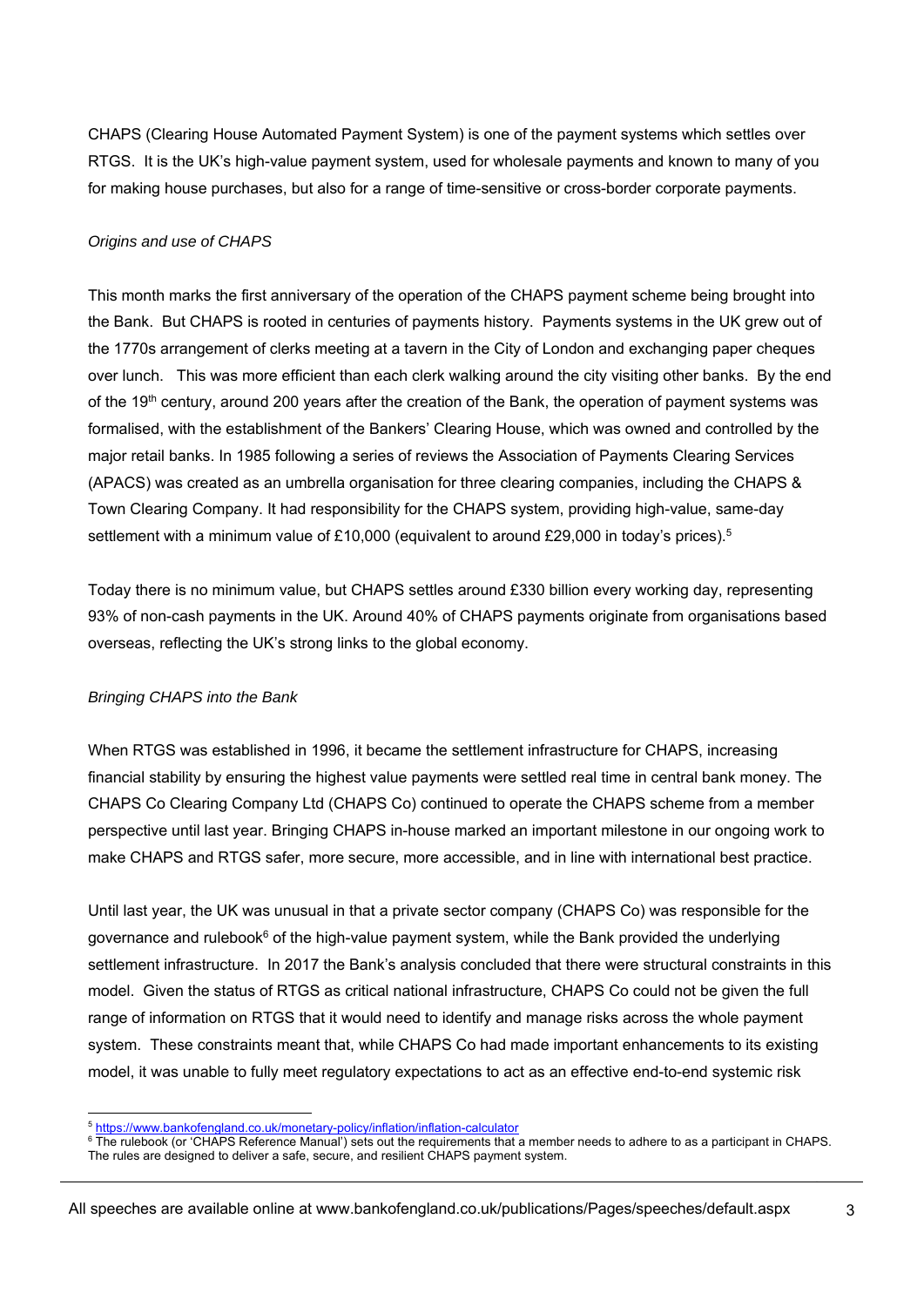manager for the CHAPS payment system. Put another way, the Bank understood and mitigated the risks within RTGS, and CHAPS Co looked at risks in its participants but it was hard to join the two views together. Bringing these two views together could benefit financial stability.

This is not to say that the Bank and CHAPS Co stood still in their joint operation of the service. Two key improvements to the resilience of CHAPS in recent years were the implementation of a Liquidity Saving Mechanism (LSM) and establishing a third site for RTGS to ensure settlement could continue to operate in the very unlikely event that the Bank's data centres suffered a simultaneous outage. And CHAPS Co took important steps to streamline its governance arrangements, strengthen its rulebook, and improve how it sought assurance of compliance.

The resilience of the CHAPS system is about more than just the central RTGS infrastructure or management of its Direct Participants<sup>7</sup> in isolation. Weaknesses in security or operations at any point in the payment chain could threaten stability and trust in the whole system. It is vital to have a holistic view of CHAPS as a network, through which financial or operational risk can be transmitted. Addressing this was particularly important given the increased sophistication of risks faced by the payments system including, for example, cyber-attack.

It was therefore agreed to bring the operation of CHAPS in-house. The transfer took place on 13 November 2017, and was smooth with no disruption to the availability of CHAPS for the banks or their customers. I'd like to thank the staff across the Bank, CHAPS Co, the participating banks and other organisations who made it possible.

### *Effective risk management for CHAPS*

l

But that was just the first step and the Bank continues to enhance its approach to managing risks in CHAPS. As the systemic risk manager for CHAPS, we seek to ensure that end-to-end flow of payments is safe, secure and stable.

We are now increasingly able to draw on the broader set of tools and resources available to the Bank to: identify, assess, mitigate, and respond to the full range of risks to the delivery of the CHAPS system. Our approach is to assign responsibilities for these risks according to where they can be most effectively managed and to coordinate with the owners of these risks (such as Direct Participants and Critical Service Providers) in order to seek assurance that the payment system is operating within our risk tolerance.

We also work closely with colleagues in the Prudential Regulation Authority (PRA), Financial Conduct Authority (FCA) and Payment Systems Regulator (PSR), who have relationships with

All speeches are available online at www.bankofengland.co.uk/publications/Pages/speeches/default.aspx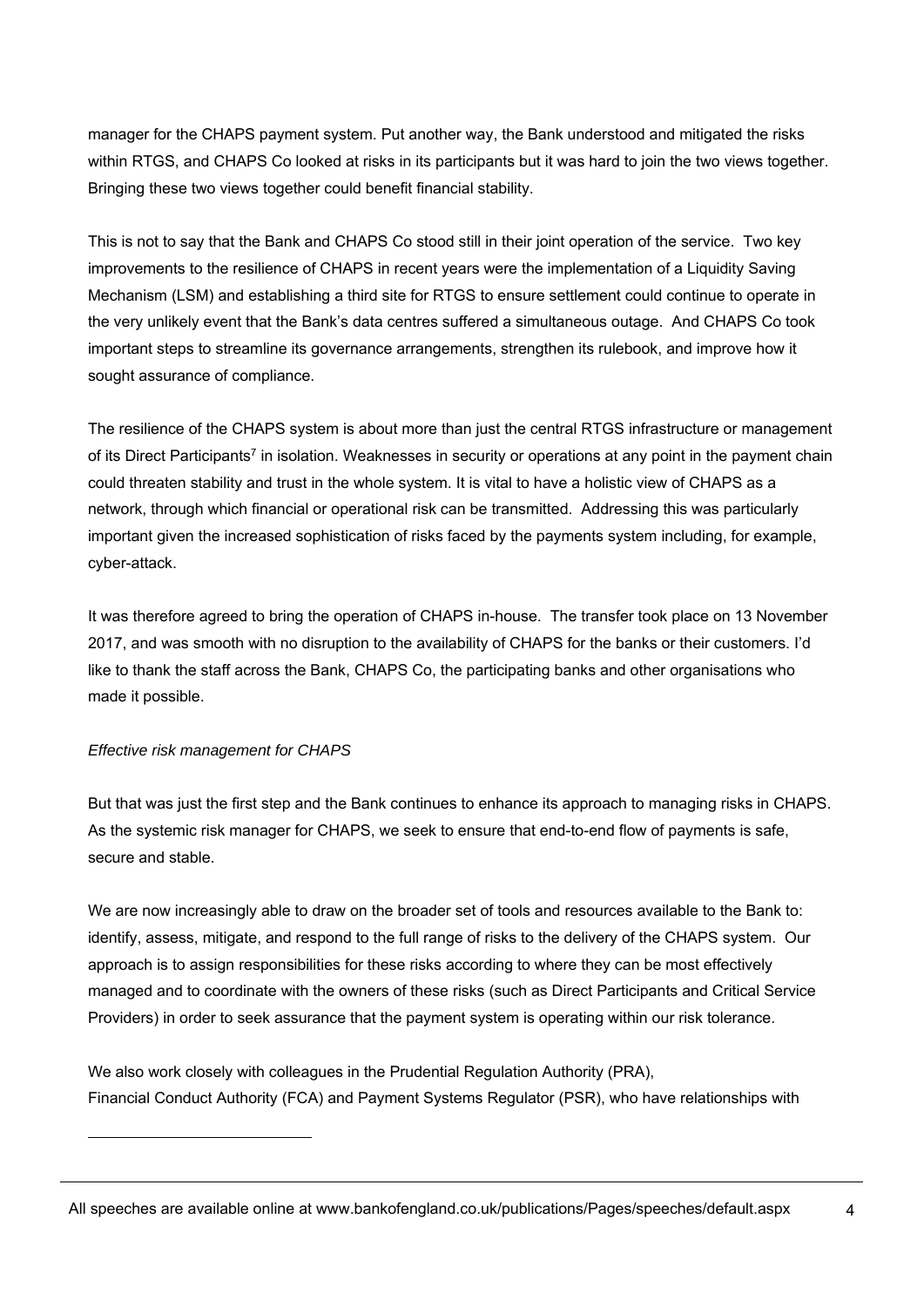CHAPS participants and a shared interest in the operation of the payments chain. A recent example is the July 2018 Discussion Paper, 'Building the UK Financial Sector's Operational Resilience', which the Bank, PRA and FCA published together. We are increasingly working with supervisory colleagues to:

- Identify and manage risks to and from the payments function for the Direct and Indirect Participants that they supervise; and
- Deploy expert cyber resources in order to manage the threats posed to the CHAPS system.

It goes without saying that, the RTGS Renewal Programme is also putting resilience at the heart of its design and scope.

### *Widening access to CHAPS and RTGS*

In addition we are working to improve access to CHAPS and to RTGS.

In 1987, CHAPS only had 14 direct participants - a number which remained broadly unchanged twenty years later in 2007. This created increased risk to financial stability through operational reliance on a small number of banks, creating credit exposures between Direct and Indirect Participants (who could only access CHAPS via a Direct Participant). In response, the Bank took three steps to facilitate direct access to CHAPS:

**De-tiering.** In 2011 the Bank identified the six largest indirect participants<sup>8</sup> who presented a systemic risk through indirect access. We engaged with them to discuss these risks and how "de-tiering" could alleviate them. Each of these banks now accesses CHAPS directly. Over the last year, they accounted for 17% of total CHAPS values, demonstrating a clear and measurable reduction in risk, which in turn, benefits the wider payments ecosystem and all of its participants and end users. In April 2012, after consultation with all CHAPS participants, formal tiering criteria were introduced to CHAPS based on a presumption that Indirect Participants that breach the criteria should transition to direct access. The Bank will continue to analyse the financial stability risks presented by indirect access and further refine if we consider there is an unacceptable level of risk.

**Expanding eligibility to non-banks**. Where it can be done safely without compromising our mission to maintain monetary and financial stability, we also seek to promote efficiency, innovation and competition through our operation of RTGS and CHAPS. We have therefore recently widened the access criteria for RTGS and CHAPS to enable non-bank PSPs to join. Key to this was working closely with the FCA, HM Treasury and the PSR to develop a supervisory regime that would allow non-bank PSPs to access settlement in RTGS and participation in the CHAPS payment system without increased risks. In April 2018 Transferwise was the first non-bank PSP to join RTGS and was followed by iPagoo who in August 2018 was

 8 i.e. those which the Bank's analysis identified as being systemically important to the CHAPS system in terms of the total value of payments they send and receive.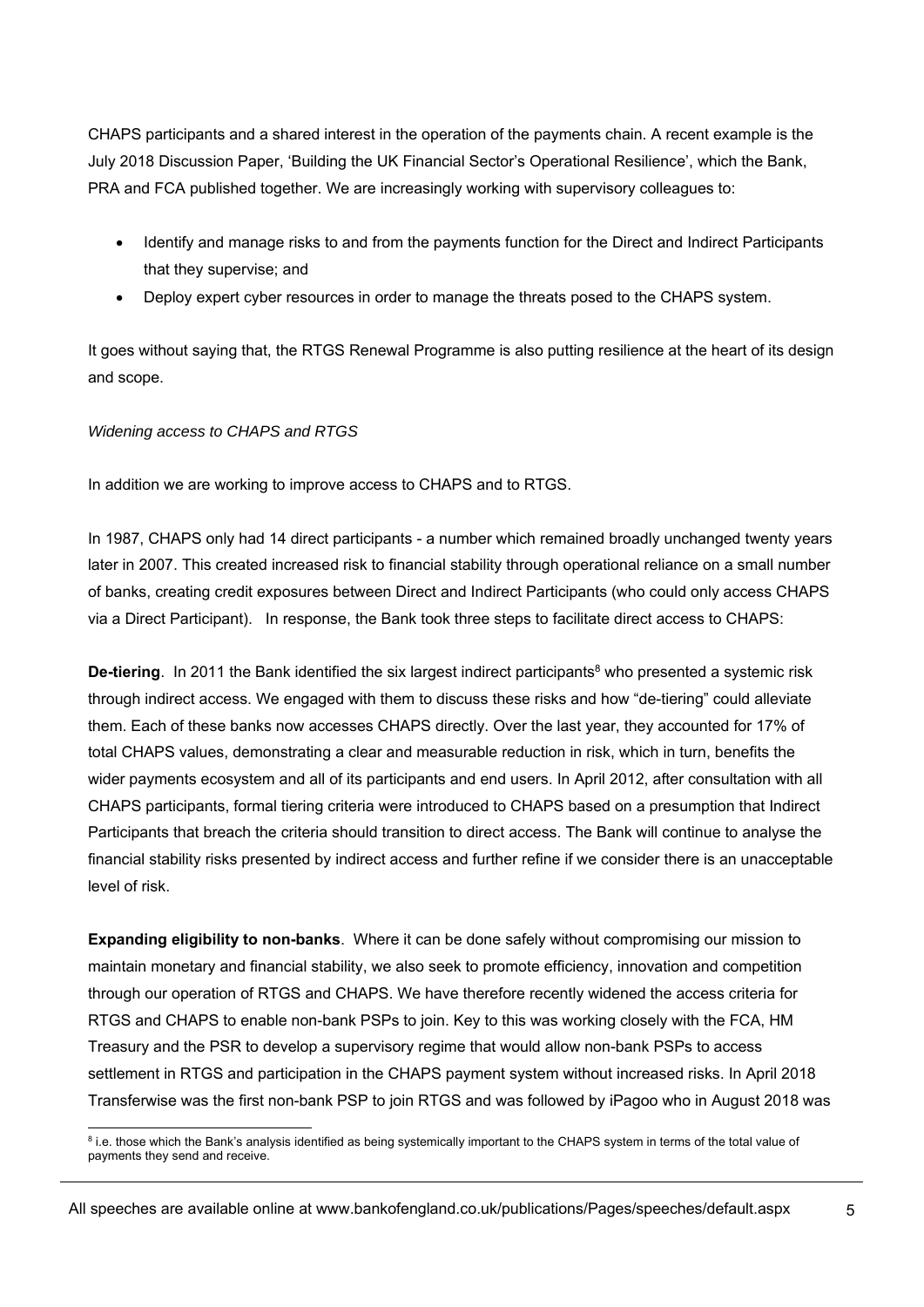the first non-bank PSP to join CHAPS directly. Direct access allows non-bank PSPs to reduce their operational dependence on the banks they are trying to compete with. Over the longer term, this should also create a more diverse payments sector with fewer single points of failure.

**Reducing the cost of access**. We continue to seek to avoid the costs of direct access being prohibitive to prospective and existing participants. We have enabled third-party aggregators to provide technical connectivity to RTGS for smaller CHAPS direct participants, reducing the upfront costs of direct access without reducing overall resilience.

The RTGS Renewal Programme will further reduce the barriers to direct access**.** Its technical architecture will be designed to support several hundred Direct Participants in CHAPS; allowing for a significant increase from the current 33. We also intend to introduce automated testing to streamline the joining process. We will build simulators to help new joiners better familiarise themselves with CHAPS and provide broader RTGS functionality before going live. The renewed RTGS will also feature enhanced functionality (e.g. enhanced liquidity management and the capability to extend opening hours), facilitating innovation by both established participants and new joiners. This should, in time, ultimately lead to a situation where it is simple and cost effective for any eligible participant to become a direct participant in CHAPS.

### *Improved governance*

l

In bringing CHAPS in-house it has been important to develop a strong and robust governance framework and retain the strong 'user voice' that CHAPS Co facilitated. At the heart of this was the establishment of the RTGS/CHAPS Board (the Board) chaired by the Bank's Deputy Governor for Markets & Banking and comprising four non-executive members selected for their experience and expertise, together with a number of the executive, myself included.9 The Board provides a strategic focus with particular attention to the Bank's role as a systemic risk manager to the CHAPS system, broader financial stability remit and other public interests. The Bank's operation of CHAPS is subject to the Bank's full 'three lines of defence' risk management model and close engagement and oversight on relevant matters from the Governors, the Bank's Court of Directors and the Financial Policy Committee.

In its capacity as Payment System Operator, the Bank's delivery of CHAPS is supervised by the Bank's Financial Market Infrastructure Directorate<sup>10</sup> to the same standards as other systemically important payment systems.

It is also essential to understand the views of industry, and we have established forums to facilitate an open dialogue with a variety of key stakeholders. This includes the CHAPS Strategic Advisory Forum (SAF) and the RTGS Renewal Programme's External Advisory Body (EAB). Both forums involve attendees from a

<sup>9</sup> Information on members of the RTGS/CHAPS Board can be found at https://www.bankofengland.co.uk/payment-and-settlement  $10$  https://www.bankofengland.co.uk/financial-stability/financial-market-infrastructure-supervision